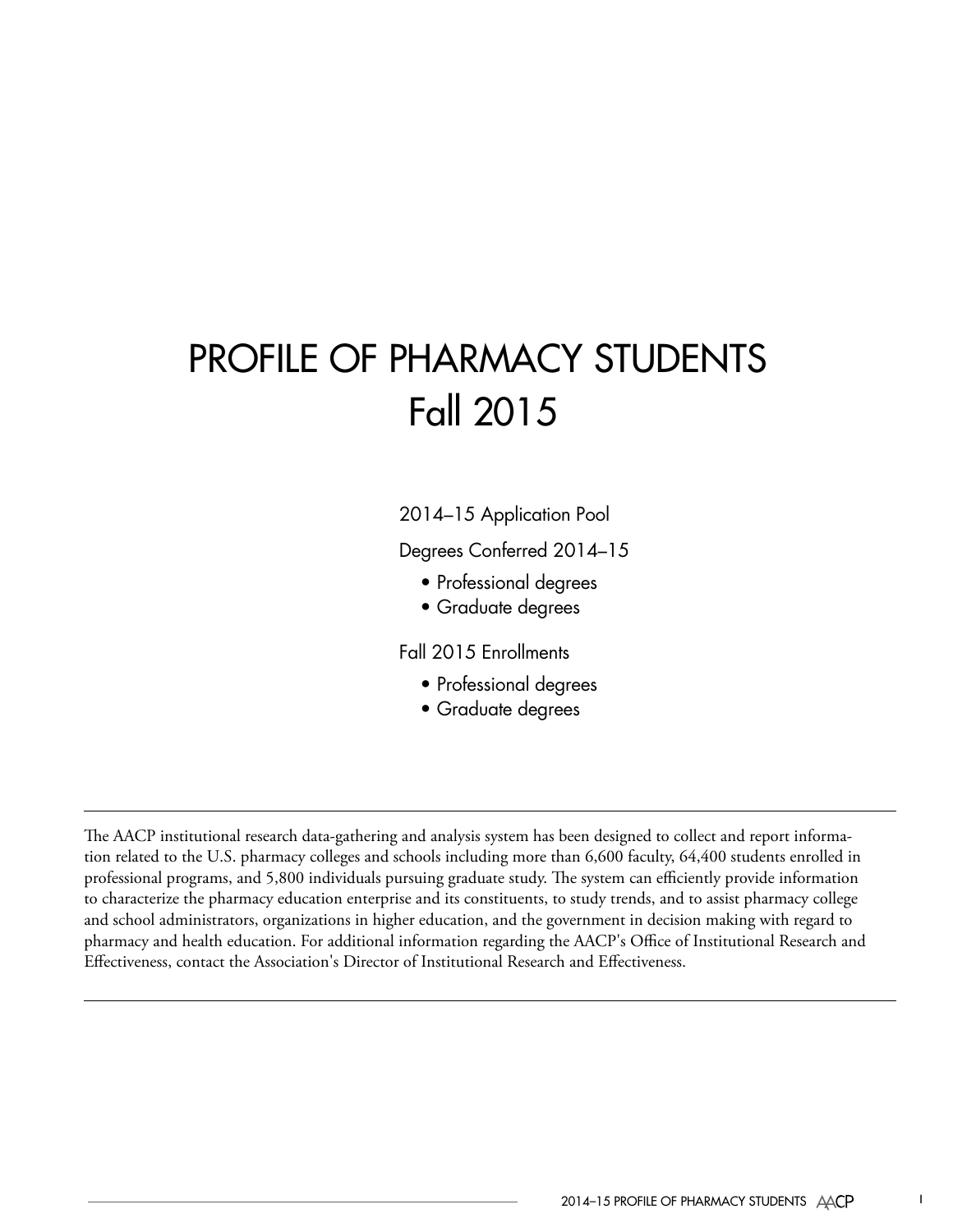American Association of Colleges of Pharmacy 1727 King Street Alexandria, Virginia 22314 703-739-2330 www.aacp.org

COPYRIGHT © April 2016 American Association of Colleges of Pharmacy

All rights reserved. Contents are the sole property of the American Association of Colleges of Pharmacy. Duplication for educational purposes of tables or figures or portions thereof is permissible with appropriate attribution to AACP.

AACP, the national organization representing and supporting all U.S. colleges and schools of pharmacy and their faculties, is committed to education and scholarship for improving drug therapy.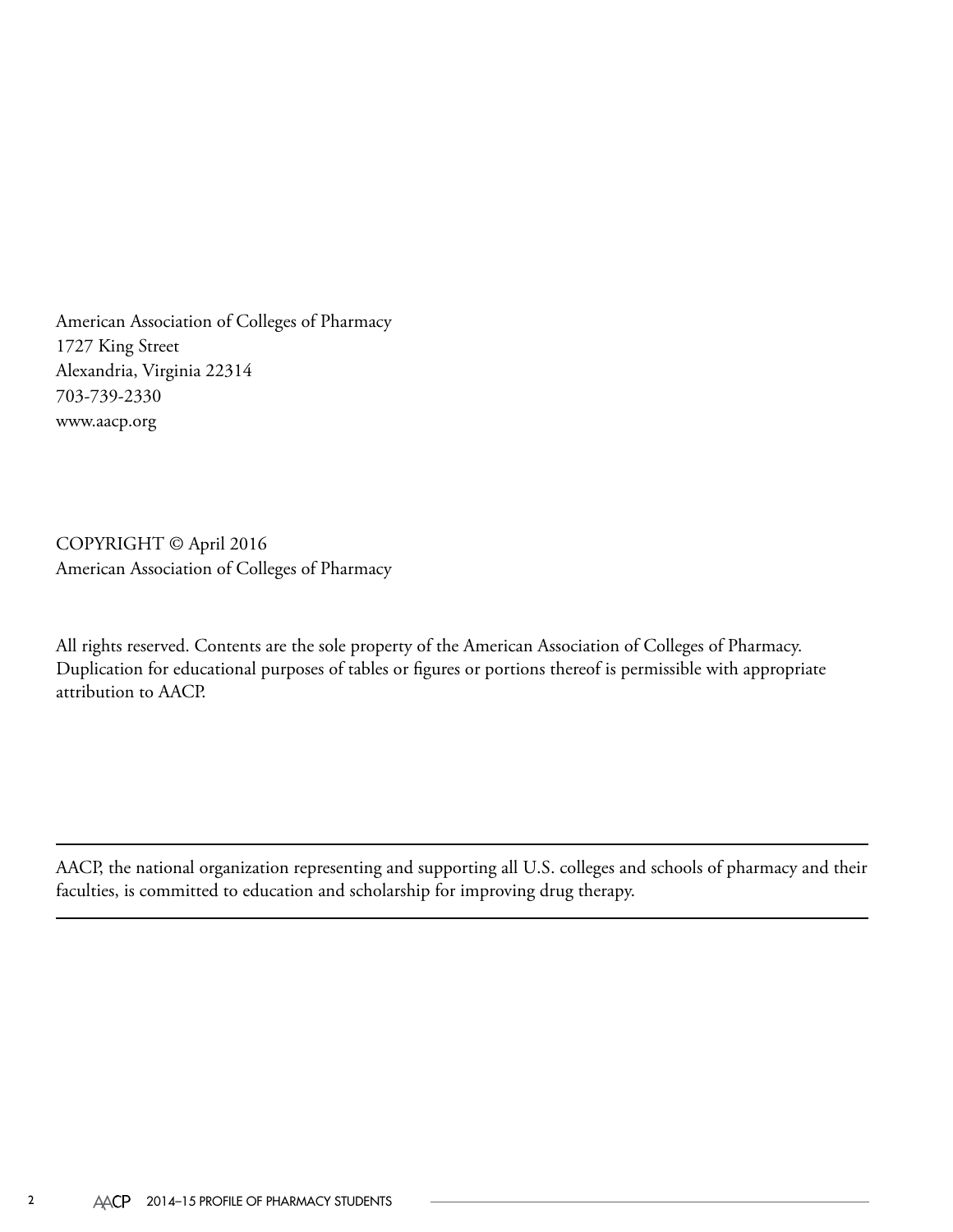### PROFILE OF PHARMACY STUDENTS FALL 2015

#### **INTRODUCTION**

The annual *Profile of Pharmacy Students* provides data on applications to first professional degree programs and degrees conferred and student enrollment in professional and graduate degree programs at the 135 U.S. colleges and schools of pharmacy with accredited (full, candidate and precandidate status) professional degree programs as of fall 2015. This *Profile* presents data describing:

- the pharmacy application pool for 2014–15 (i.e., applications for admission in fall 2015);
- degrees conferred data 2014–15 and related long-term trends; and
- student enrollments for fall 2015 and related long-term trends.

In this report:

- Pharm.D.1 refers to the doctor of pharmacy degree awarded as the first professional degree.
- Pharm.D.2 refers to a postbaccalaureate degree.
- **First professional degrees** refer to the total of baccalaureates (B.S. in pharmacy, B.Pharm.) plus Pharm.D.1 degrees.
- White refers to citizens or permanent residents having origins in any of the original peoples of Europe, the Middle East, or North Africa.
- Black or African American refers to U.S citizens or permanent residents having origins in any of the black racial groups of Africa.
- **Hispanic or Latino** refers to U.S. citizens or permanent residents of Cuban, Mexican, Puerto Rican, South or Central American, or other Spanish culture or origin, regardless of race.
- Asian refers to U.S. citizens or permanent residents having origins in any of the original peoples of the Far East, Southeast Asia, or the Indian Subcontinent, including, for example, Cambodia, China, India, Japan, Korea, Malaysia, Pakistan, the Philippine Islands, Thailand, and Vietnam.
- Native Hawaiian or Other Pacific Islander refers to U.S. citizens or permanent residents having origins in any of the original peoples of Hawaii, Guam, Samoa, or other Pacific Islands.
- American Indian or Alaska Native refers to U.S. citizens or permanent residents having origins in any of the original peoples of North and South America (including Central America) who maintains cultural identification through tribal affiliation or community attachment.
- Two or more races refers to U.S. citizens or permanent residents who are not Hispanic/Latino and identify themselves by more than one race.
- Unknown refers to U.S. citizens or permanent residents whose race and ethnicity are not known.

• International/Foreign refers to citizens of a foreign country/permanent residents of a country other than the U.S.

June 30, 2005 marked the official expiration of the ACPE standards for baccalaureate in pharmacy (B.S. Pharmacy) degree programs, in accordance with the transition to the Doctor of Pharmacy (Pharm.D.) as the sole accredited professional degree program in the United States. Some colleges/schools of pharmacy conferred degrees in the B.S. Pharmacy program until 2004–05. For longitudinal and school-specific tables regarding this degree program please contact the Association's Director of Institutional Research and Effectiveness.

#### **METHODS**

The data in this *Profile* were gathered using five separate online survey instruments in October 2015. Submission of data was requested by December 11, 2015.

The 2014–15 *Application Pool Survey* requested information on applicants who applied for admission, and submitted all required application materials during the academic year September 2014 to August 2015 for the class entering fall 2015. One hundred and thirty-three (98.5 percent response) submitted data. Numbers reported represent the number of applications, not applicants, and may represent multiple applications submitted by individual applicants.

The *Undergraduate and Professional Pharmacy Degrees Conferred Survey 2014–15* was completed by one hundred and thirty-two institutions (97.8 percent response). The *Graduate Pharmacy Degrees Conferred Survey 2014–15* was completed by one hundred and thirty-three institutions (98.5 percent response).

*The Enrollment Survey — Fall 2015 Professional Pharmacy Degree Programs and the Enrollment Survey — Fall 2015 Graduate Degree Programs in the Pharmaceutical Sciences* were completed by one hundred and thirty-three institutions (98.5 percent response).

#### ACKNOWLEDGMENT

The American Association of Colleges of Pharmacy wishes to express its appreciation to the deans of its member institutions and members of their faculty and staff who completed the surveys. The nearly 100% percent return for all of the surveys is testimony to the institutions' commitment to the goals of this report.

Danielle A. Taylor, M.P.P. Director of Institutional Research and Effectiveness

Jamie Taylor, B.A. Research Analyst

Nancy T. Nguyen, B.A. Institutional Research Coordinator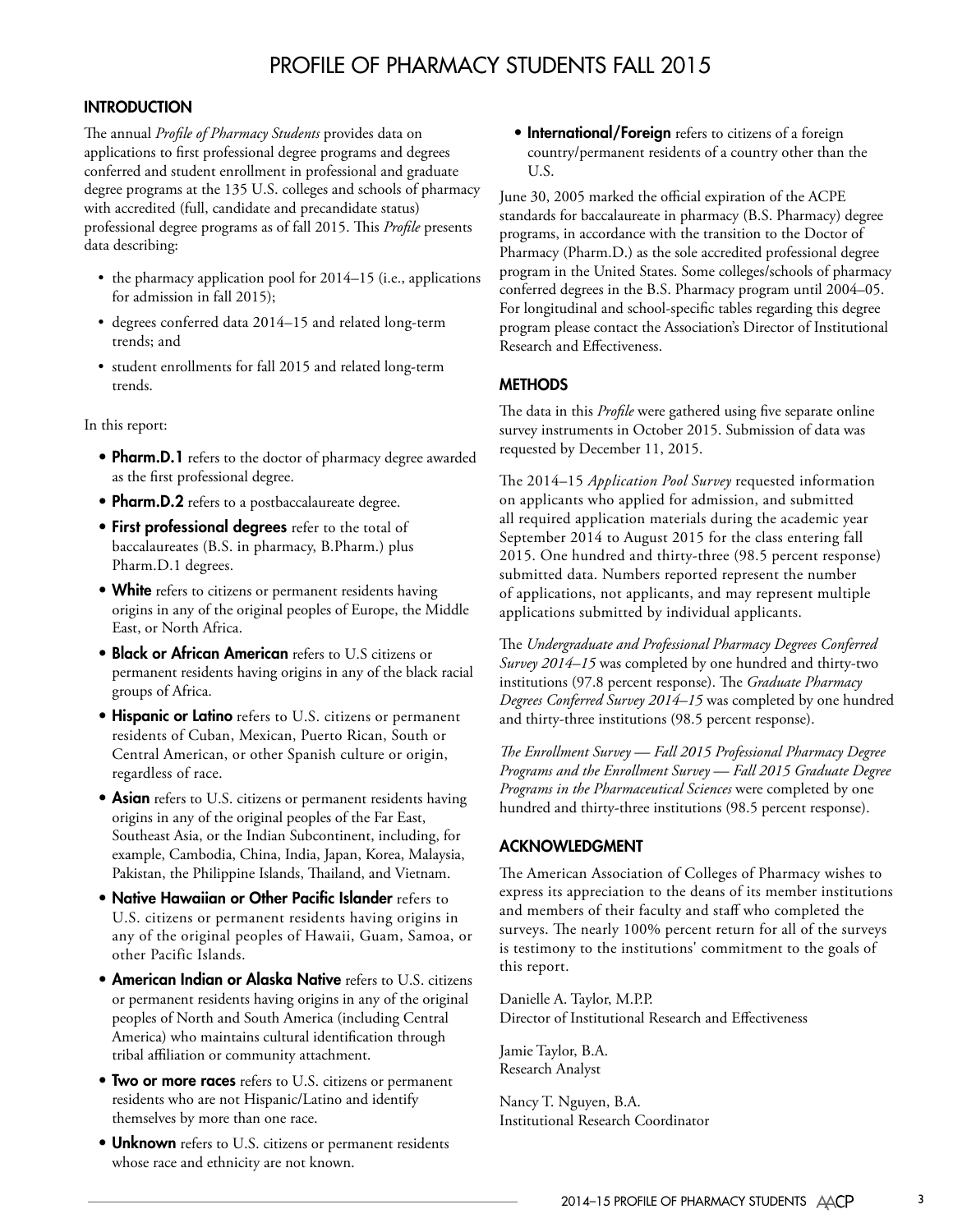$\overline{\phantom{a}}$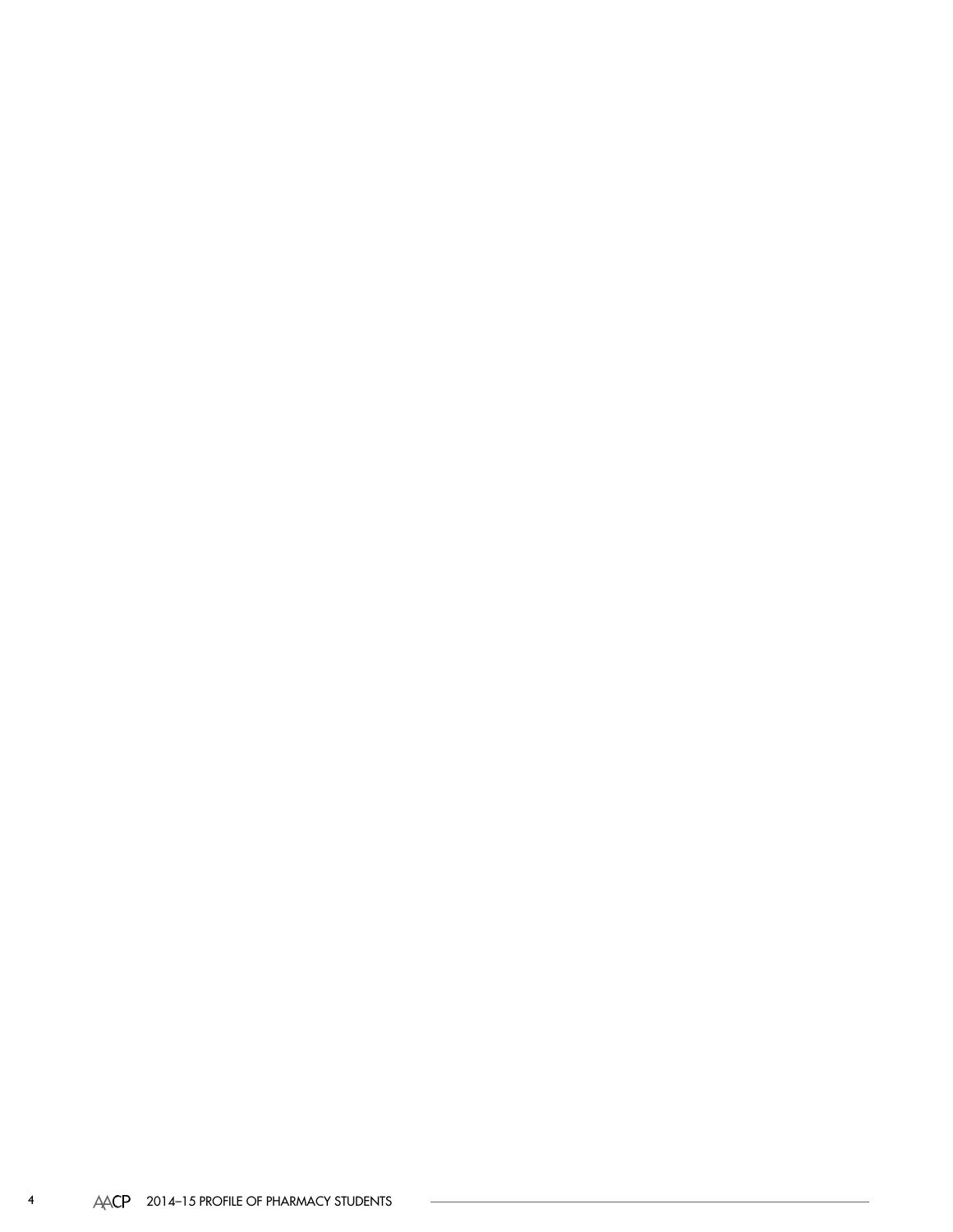#### **HIGHLIGHTS**

In 2014–15, there were 76,525 applications submitted to first professional degree programs at schools and colleges of pharmacy.

The number of Pharm.D. as a first professional degrees awarded increased to 13,994 in 2015 compared to 13,838 in 2014. This is the largest number of degrees conferred in the history of pharmacy education.

The attrition rate for the class of 2015 was 11.6%. The attrition rate includes academic dismissals, student withdrawals, and delayed graduations.

Enrollments in all professional years rose 0.6 percent; however, the number of first professional year enrollments decreased 0.6 percent.

The number of Pharm.D. degrees conferred to individuals already holding a professional baccalaureate in pharmacy decreased to 273 in 2015 compared to 339 in 2014. The number of individuals enrolled in postbaccalaureate Pharm.D. programs increased slightly to 936 from 935 enrolled in fall 2014.

The number of M.S. degrees conferred decreased 7.1 percent in 2014-15 and the number of Ph.D. degrees conferred decreased 0.7 percent.

#### **SUMMARY**

#### 2014–15 APPLICATION POOL

- From September 2014 through August 2015, one hundred and thirty-three (133) colleges and schools reported receiving 76,525 applications to the Doctor of Pharmacy (Pharm.D.1) as the first professional degree programs.
- The majority (59.9 percent) of the applications were submitted by females; 39.2 percent were submitted by males. The gender was not reported or unknown for 0.8 percent.
- Underrepresented minorities submitted 17.0 percent of the applications (Black or African American, 11.5 percent; Hispanic or Latino, 5.1 percent; Native Hawaiian or Other Pacific Islander, 0.2 percent; American Indian or Alaska Native, 0.2 percent). Applications submitted from students that identify as two or more races totaled 4.5 percent.
- Over 72 percent (72.7 percent) of the applications to colleges and schools were submitted by individuals who had 3 or more years of postsecondary education: Twenty-five (25.0) percent had completed 3 or more years of postsecondary education without earning a degree; 45.4 percent held a baccalaureate; 1.9 percent held a master's degree; and 0.4 percent held a doctoral degree.
- The majority (54.2 percent) of applications received by colleges and schools of pharmacy were submitted by out-ofstate residents.

#### PROFESSIONAL (Pharm.D.) DEGREES CONFERRED 2014–15

- The total number of first professional degrees conferred (N=13,994) increased 1.1 percent from 2013–14.
- Women received 61.6 percent of the first professional degrees conferred; men received 38.4 percent.
- White Americans received the majority of Pharm.D.1 degrees (54.7 percent). Underrepresented minorities received 11.8 percent (Black or African American, 6.9 percent; Hispanic or Latino, 4.1 percent; Native Hawaiian or Other Pacific Islander, 0.3 percent; American Indian or Alaska Native, 0.5 percent). Degree recipients that identified as two or more races received 1.8 percent of all Pharm.D.1 degrees. Asian Americans received 24.6 percent of the Pharm.D.1 degrees. The percentage of Pharm.D.1 degree recipients who were foreign, nonpermanent residents of the U.S. was 2.9 percent.
- The number of Pharm.D.2 degrees conferred (n=273) decreased by 19.5 percent from 2013–14.
- More women than men received Pharm.D.2 degrees: women, 67.8 percent; men, 32.2 percent.
- The percentage of Pharm.D.2 degree recipients who were foreign, nonpermanent residents of the U.S. was 17.9, up from 10.0 percent in 2013–14.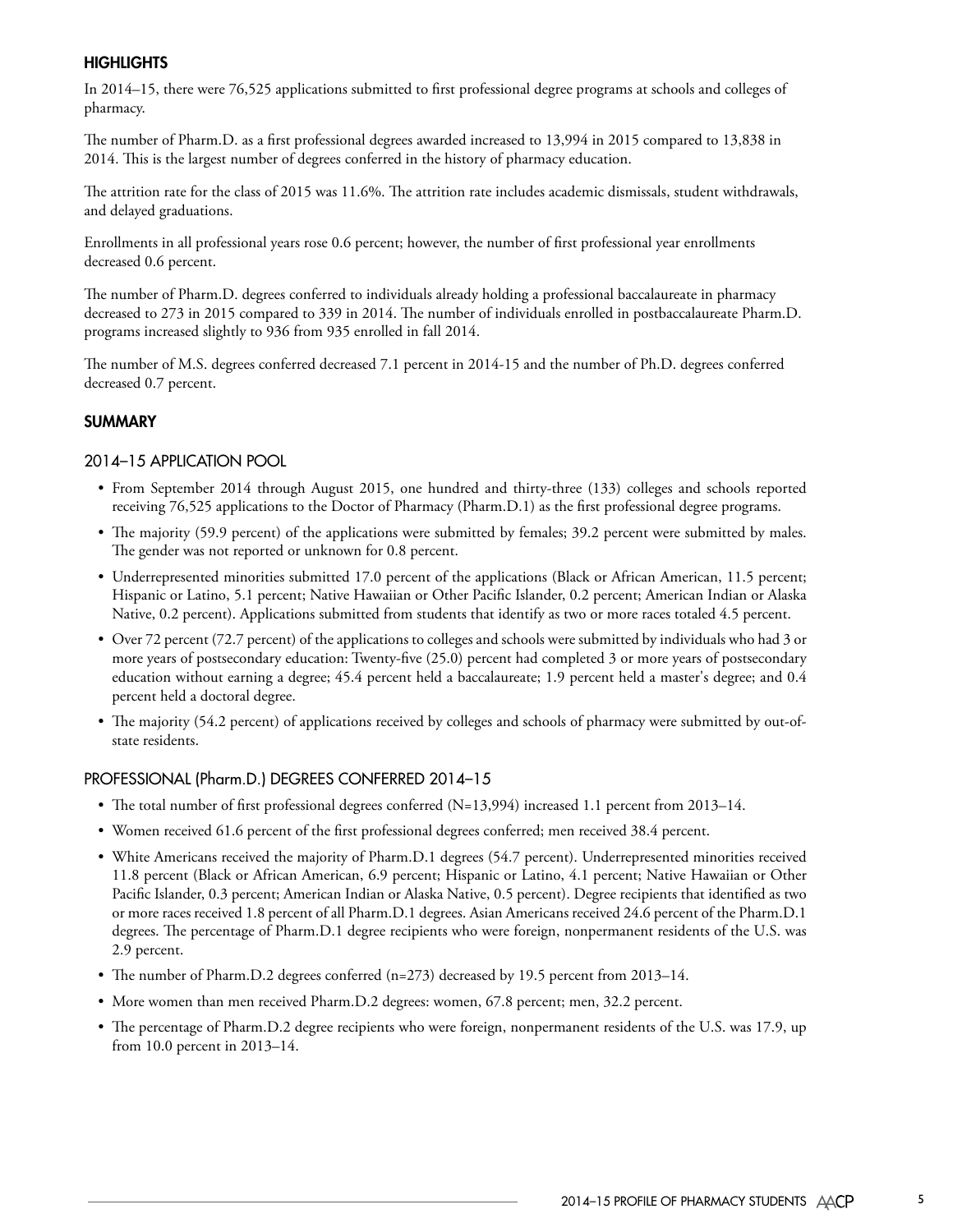#### GRADUATE DEGREES (M.S. and Ph.D.) CONFERRED 2014–15

- The number of M.S. degrees (n=720) decreased 7.1 percent from 2013–14.
- The number of Ph.D. degrees (n=561) decreased 0.7 percent from 2013–14.
- More women than men earned M.S. degrees (women, 54.7 percent; men, 45.3 percent) in 2014–15; however, more men earned Ph.D. degrees (women, 44.4 percent; men, 55.6 percent). There have only been two years since AACP began collecting data (2008–09 and 2012–13) in which women earned more Ph.D. degrees than men.
- Underrepresented minorities received 6.7 percent of the M.S. degrees (Black or African American, 3.9 percent; Hispanic or Latino, 2.8 percent; Native Hawaiian or Other Pacific Islander, 0.0 percent; American Indian or Alaska Native, 0.0 percent), down from 7.2 percent in 2013–14. Degree recipients that identified as two or more races received 1.1 percent of all M.S. degrees and Asian Americans received 11.7 percent of the M.S. degrees. The percentage of M.S. degree recipients who were foreign, nonpermanent residents of the U.S. was 48.8 percent, down slightly from 49.8 percent in 2013-14.
- By discipline, the most M.S. degrees conferred were in pharmaceutics (26.4 percent). The next highest percentage was in social and administrative sciences (25.1 percent), followed by pharmacology (19.3 percent), other discipline (15.8 percent), medicinal chemistry (7.8 percent), and pharmacy practice (5.6 percent).
- Underrepresented minorities received 5.7 percent of the Ph.D. degrees (Black or African American, 3.2 percent; Hispanic or Latino, 2.3 percent; Native Hawaiian or Other Pacific islander; 0.0 percent; American Indian or Alaska Native, 0.2 percent), a decrease from 6.7 percent in 2013–14. Degree recipients that identified as two or more races received 0.4 percent of all Ph.D. degrees conferred and Asian Americans received 16.0 percent. The percentage of Ph.D. degree recipients who were foreign, nonpermanent residents of the U.S. was 45.6, down from 48.5 percent in 2013–14.
- By discipline, the most Ph.D. degrees conferred were in pharmaceutics (38.7 percent). The next highest percentage was in medicinal chemistry (23.7 percent), followed by pharmacology (16.8 percent), social and administrative sciences (9.4 percent), other discipline (8.2 percent), and pharmacy practice (3.2 percent).

#### FALL 2015 ENROLLMENTS

- 63,460 students were enrolled in the Doctor of Pharmacy (Pharm.D.1) as the first professional degree programs.
- There was a 0.6 percent increase from fall 2014 in enrollments in the professional years (includes four years for Pharm.D.) of the Pharm.D.1 degree program.
- Underrepresented minorities accounted for 13.6 percent of Pharm.D.1 degree enrollments (Black or African American, 7.9 percent; Hispanic or Latino, 5.0 percent; Native Hawaiian or Other Pacific Islander, 0.4 percent; American Indian or Alaska Native, 0.3 percent) in fall 2015. Students that identified as two or more races accounted for 2.3 percent of all first professional degree enrollments.
- The number of Pharm.D.2 students enrolled (n=936) increased by 0.1 percent from fall 2014.
- There were 59 students enrolled in traditional full-time Pharm.D.2 degree programs in fall 2015. There were an additional 877 students enrolled in nontraditional programs in fall 2015.
- At the M.S. and Ph.D. levels the greatest numbers of full-time students were enrolled in the discipline of pharmaceutics (36.6 percent and 37.2 percent, respectively).
- More females than males were enrolled full-time in M.S. programs, while more males than females were enrolled full-time in Ph.D. programs. Females accounted for 57.6 percent of full-time students in M.S. programs and 47.1 percent of full-time students in Ph.D. programs.
- The percentage of full-time M.S. students who were underrepresented minorities (Black or African American, 2.8 percent; Hispanic or Latino, 4.9 percent; Native Hawaiian or Other Pacific Islander, 0.4 percent; American Indian or Alaska Native, 0.1 percent) increased from 5.6 percent in fall 2014 to 8.2 percent in fall 2015. 1.2 percent of all M.S. full-time enrollments were students that identified as two or more races.
- The percentage of full-time Ph.D. students who were underrepresented minorities (Black or African American, 4.1 percent; Hispanic or Latino, 2.1 percent; Native Hawaiian or Other Pacific Islander, 0.1 percent; American Indian or Alaska Native, 0.2 percent) decreased slightly from 6.7 percent in fall 2014 to 6.6 percent in fall 2015. 0.9 percent of all Ph.D. full-time enrollments were students that identified as two or more races.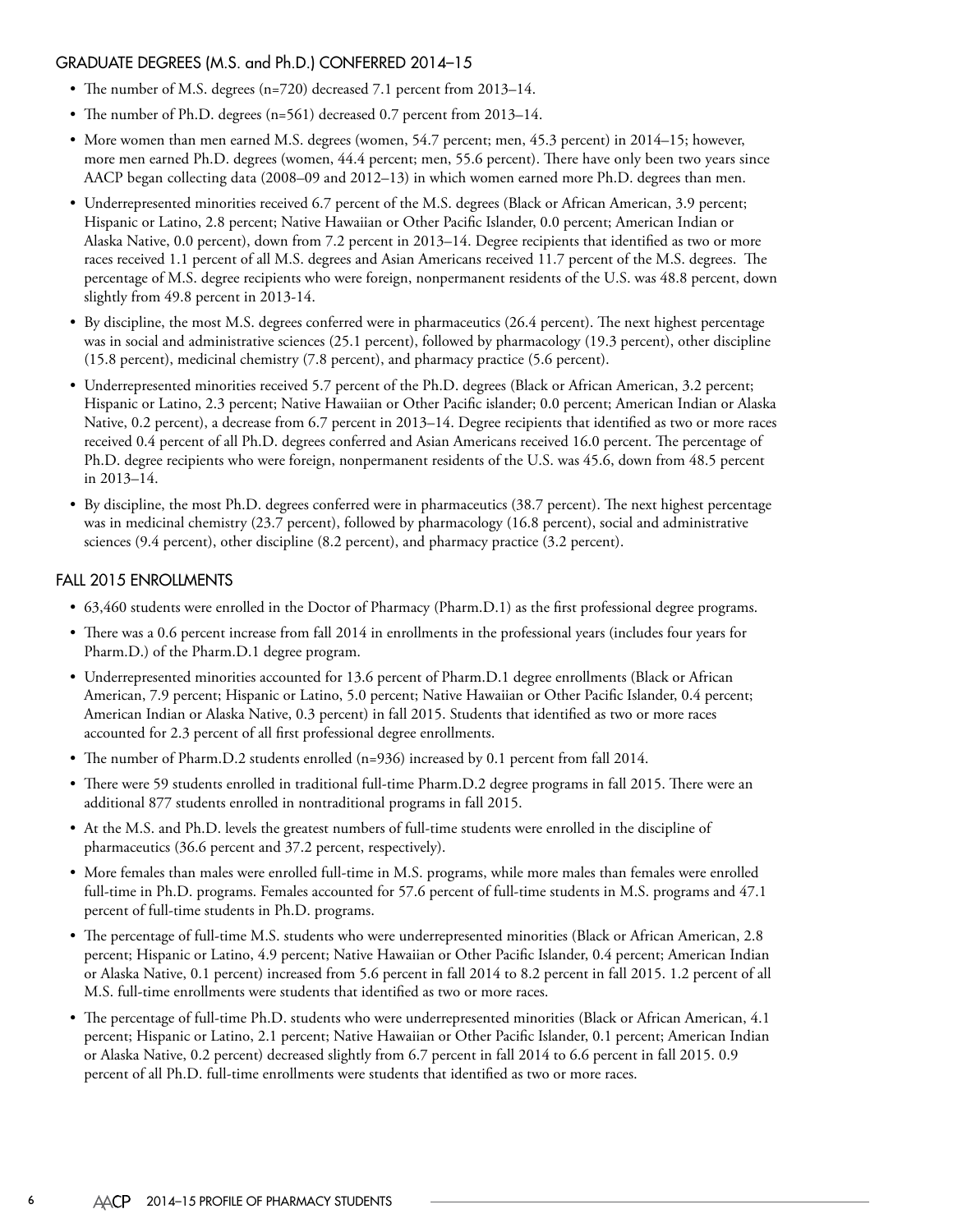## Tables

### 2014–15 Application Pool

### Degrees Conferred

| Longitudinal                                                                                            |
|---------------------------------------------------------------------------------------------------------|
|                                                                                                         |
| Table 6: Annual Percent Change in Number of Pharmacy Degrees Conferred 1984–2015 Over Previous Year  18 |
|                                                                                                         |
|                                                                                                         |
|                                                                                                         |
| Longitudinal by Gender and Race/Ethnicity, 1985-2015                                                    |
|                                                                                                         |
|                                                                                                         |
|                                                                                                         |
|                                                                                                         |
| Longitudinal-Percent by Race/Ethnicity, 1985-2015                                                       |
|                                                                                                         |
|                                                                                                         |
|                                                                                                         |
|                                                                                                         |
| Longitudinal by Residency/Citizenship, 1985-2015                                                        |
|                                                                                                         |
|                                                                                                         |
|                                                                                                         |
|                                                                                                         |
| Summary of Degrees Conferred, 2014-15                                                                   |
|                                                                                                         |
|                                                                                                         |
| Degrees Conferred 2014-15 by School, Gender, and Race/Ethnicity                                         |
|                                                                                                         |
|                                                                                                         |
| Table 26: Master of Science (M.S.).                                                                     |
|                                                                                                         |
| Summary of Graduate Degrees Conferred, 2014-15                                                          |
|                                                                                                         |

L.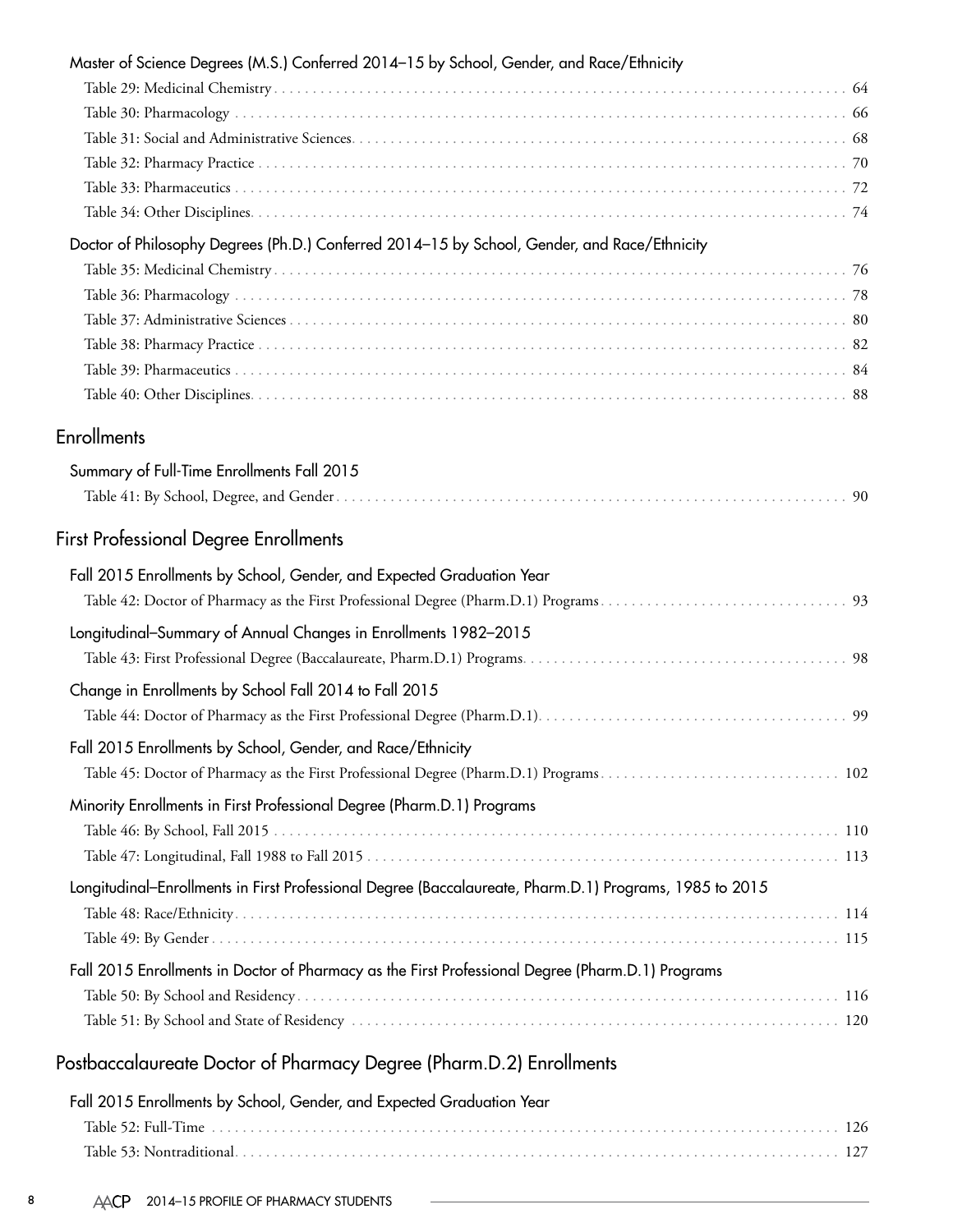| Fall 2015 Enrollments by School, Gender, and Race/Ethnicity                     |
|---------------------------------------------------------------------------------|
|                                                                                 |
| Longitudinal                                                                    |
|                                                                                 |
| Fall 2015 Enrollments by School, Type of Enrollment and Source of Baccalaureate |
|                                                                                 |
| Fall 2015 Enrollments by School and Residency                                   |
|                                                                                 |
|                                                                                 |

# Graduate Degree Enrollments

| Fall 2015 Full-Time Enrollments in Master of Science Degree (M.S.) Programs by School and Gender                     |  |
|----------------------------------------------------------------------------------------------------------------------|--|
|                                                                                                                      |  |
|                                                                                                                      |  |
|                                                                                                                      |  |
|                                                                                                                      |  |
|                                                                                                                      |  |
|                                                                                                                      |  |
|                                                                                                                      |  |
|                                                                                                                      |  |
| Fall 2015 Full-Time Enrollments in Doctor of Philosophy Degree (Ph.D.) Programs by School and Gender                 |  |
|                                                                                                                      |  |
|                                                                                                                      |  |
|                                                                                                                      |  |
|                                                                                                                      |  |
|                                                                                                                      |  |
|                                                                                                                      |  |
|                                                                                                                      |  |
|                                                                                                                      |  |
| Fall 2015 Part-Time Enrollments by School, Gender, and Discipline                                                    |  |
|                                                                                                                      |  |
|                                                                                                                      |  |
| Fall 2015 Enrollments by Type of Enrollment (Full-Time, Part-Time), Discipline, and Source of Previous Degree Earned |  |
|                                                                                                                      |  |
|                                                                                                                      |  |
|                                                                                                                      |  |

### Appendix A

| Nonlicensure-eligible Baccalaureates Conferred in the Pharmaceutical Sciences 2014-15 |  |
|---------------------------------------------------------------------------------------|--|
|                                                                                       |  |
| $A = -1$                                                                              |  |

### Appendix B

| Fall 2015 Participation in Postgraduate Training Programs |  |
|-----------------------------------------------------------|--|
|                                                           |  |

 $\overline{\phantom{0}}$